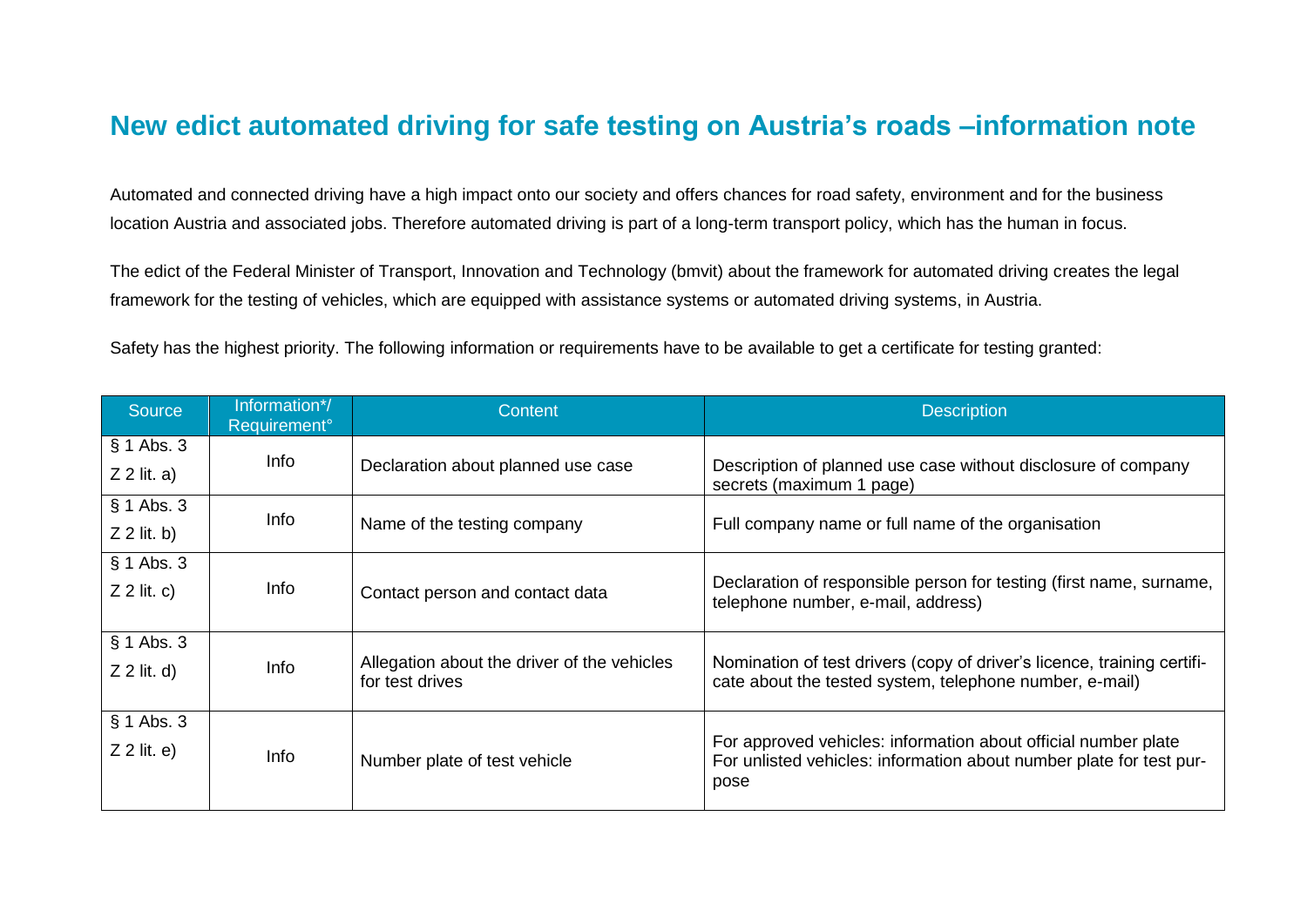| $§ 1$ Abs. 3<br>$Z$ 2 lit. f) | Info/<br>Requirement | Written confirmation about full insurance<br>cover for the testing according to regula-<br>tions of the law for liability insurance for<br>motor vehicles 1994 (KHVG 1994, BGBI.<br>Nr. 651/1994) from liability insurance for<br>motor vehicle | Written confirmation or copy of the liability insurance. Needs to be<br>carried along during testing.                                                                                                                                                                                                                                                                                                                                                    |
|-------------------------------|----------------------|-------------------------------------------------------------------------------------------------------------------------------------------------------------------------------------------------------------------------------------------------|----------------------------------------------------------------------------------------------------------------------------------------------------------------------------------------------------------------------------------------------------------------------------------------------------------------------------------------------------------------------------------------------------------------------------------------------------------|
| § 1 Abs. 3                    | Info                 | Sum of total, real, virtual and experimental<br>test kilometres of the test system                                                                                                                                                              | Conclusive, transparent abstract of previous test reports and test                                                                                                                                                                                                                                                                                                                                                                                       |
| $Z$ 2 lit. g)                 |                      |                                                                                                                                                                                                                                                 | descriptions (maximum 5 pages)                                                                                                                                                                                                                                                                                                                                                                                                                           |
|                               |                      |                                                                                                                                                                                                                                                 | Corresponding proof can include (depending on the individual<br>case), for example:<br>• Test kilometres on test site<br>• Test kilometres on public roads in foreign country<br>• Test kilometres via simulation<br>Furthermore kilometres for different components/ applications can<br>be declared together (for example: powertrain, chassis, artificial<br>intelligence, sensors).<br>Test kilometres exclusively via simulation are not permitted! |
| § 1 Abs. 3<br>$Z$ 2 lit. h)   | Info                 | Start and end of planned test period                                                                                                                                                                                                            | Information about start date and end date of planned tests                                                                                                                                                                                                                                                                                                                                                                                               |
| $§ 1$ Abs. 3<br>$Z$ 2 lit. i) | Info                 | planned test track                                                                                                                                                                                                                              | Information about test track (for example A2/B17 from km x until<br>km y)                                                                                                                                                                                                                                                                                                                                                                                |
| $§ 1$ Abs. 3<br>$Z$ 2 lit. j) | Info                 | Demand for infrastructural requirements                                                                                                                                                                                                         | Information about necessary adaption of the test track (for exam-<br>ple: additional road signs, marks et cetera or 4G/5G coverage)                                                                                                                                                                                                                                                                                                                      |
| $§ 1$ Abs. 6                  | Requirement          | Report of gained knowledge                                                                                                                                                                                                                      | Report template will be offered by bmvit in Q1-2017.<br>Report shall include, without disclosure of company secrets:<br>Information about increase of road safety/sustainability<br>and efficiency through the tested system<br>Abstract of gained test results (number of system errors or                                                                                                                                                              |